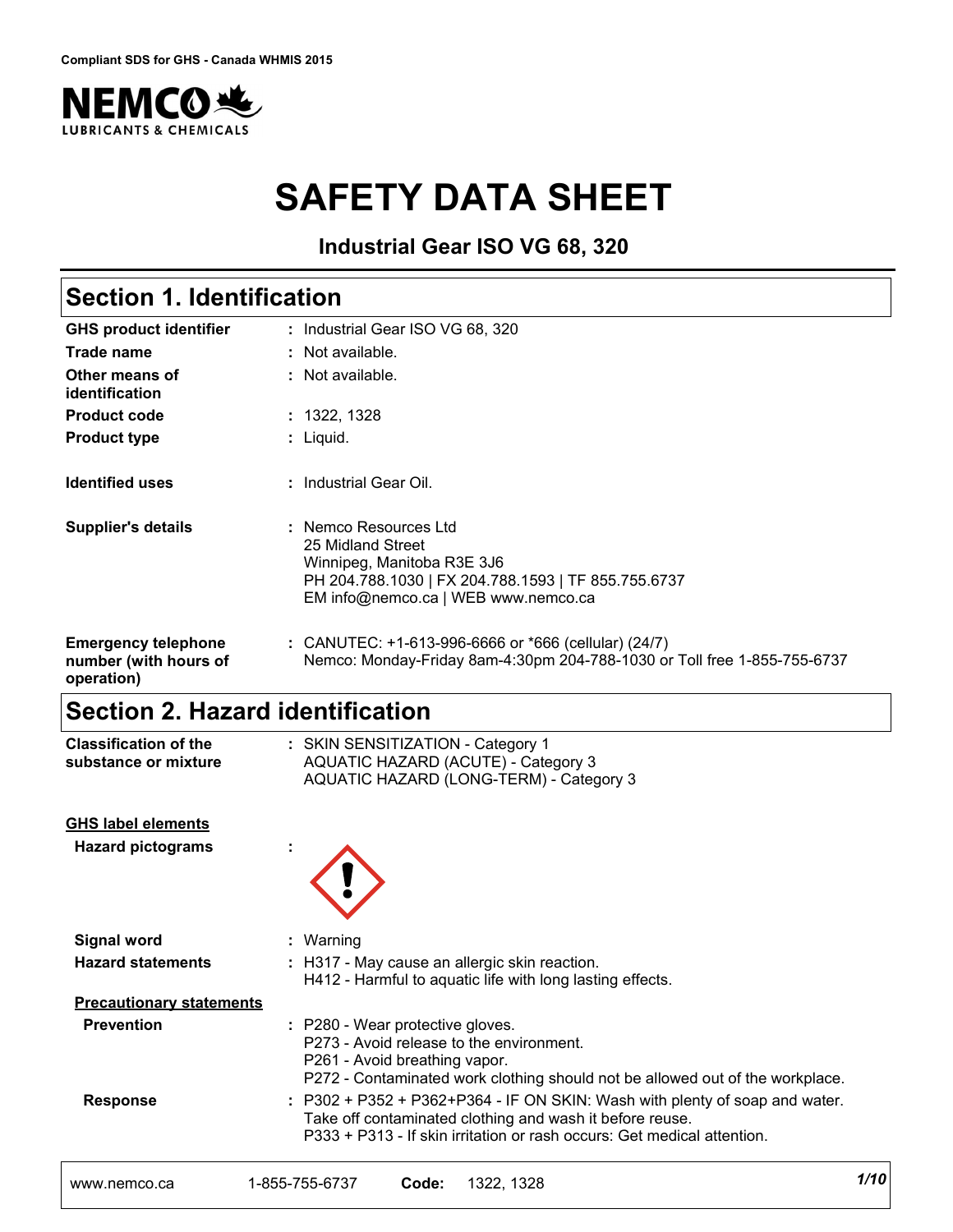

## **Section 2. Hazard identification**

| <b>Storage</b>                                                                | $\therefore$ Not applicable.                                                                                                  |
|-------------------------------------------------------------------------------|-------------------------------------------------------------------------------------------------------------------------------|
| <b>Disposal</b>                                                               | : P501 - Dispose of contents and container in accordance with all local, regional,<br>national and international regulations. |
| Other hazards which do not<br>result in classification/<br><b>HHNOC/PHNOC</b> | : None known.                                                                                                                 |

## **Section 3. Composition/information on ingredients**

| Substance/mixture                | : Mixture        |
|----------------------------------|------------------|
| Other means of<br>identification | : Not available. |

### **CAS number/other identifiers**

| <b>CAS number</b>   | : Not applicable. |
|---------------------|-------------------|
| <b>Product code</b> | : 1322, 1328      |

| Ingredient name                                                 | % (w/w)              | ∣CAS number |
|-----------------------------------------------------------------|----------------------|-------------|
| Polysulfides, di-tert-Bu                                        | $0.1 -$              | 68937-96-2  |
| Phosphoric acid esters/amine salt<br>$(Z)$ -Octadec-9-Enylamine | ≤0.3<br>$0.01 - 0.1$ | 112-90-3    |

\* HMIRA registration number:9104. Filing date: 1/8/2014.

**There are no additional ingredients present which, within the current knowledge of the supplier and in the concentrations applicable, are classified as hazardous to health or the environment and hence require reporting in this section.**

**Occupational exposure limits, if available, are listed in Section 8.**

## **Section 4. First-aid measures**

### **Description of necessary first aid measures**

| Eye contact         | : Immediately flush eyes with plenty of water, occasionally lifting the upper and lower<br>eyelids. Check for and remove any contact lenses. Continue to rinse for at least 20<br>minutes. Get medical attention if irritation occurs.                                                                                                                                                                                                                                                                                                                                                                                                                                                                                                                                                                                       |
|---------------------|------------------------------------------------------------------------------------------------------------------------------------------------------------------------------------------------------------------------------------------------------------------------------------------------------------------------------------------------------------------------------------------------------------------------------------------------------------------------------------------------------------------------------------------------------------------------------------------------------------------------------------------------------------------------------------------------------------------------------------------------------------------------------------------------------------------------------|
| <b>Inhalation</b>   | : Remove victim to fresh air and keep at rest in a position comfortable for breathing.<br>If not breathing, if breathing is irregular or if respiratory arrest occurs, provide<br>artificial respiration or oxygen by trained personnel. It may be dangerous to the<br>person providing aid to give mouth-to-mouth resuscitation. Get medical attention if<br>adverse health effects persist or are severe. If unconscious, place in recovery<br>position and get medical attention immediately. Maintain an open airway. Loosen<br>tight clothing such as a collar, tie, belt or waistband.                                                                                                                                                                                                                                 |
| <b>Skin contact</b> | : Wash with plenty of soap and water. Wash contaminated clothing thoroughly with<br>water before removing it, or wear gloves. Continue to rinse for at least 20 minutes.<br>Get medical attention. In the event of any complaints or symptoms, avoid further<br>exposure. Wash clothing before reuse. Clean shoes thoroughly before reuse.                                                                                                                                                                                                                                                                                                                                                                                                                                                                                   |
| Ingestion           | : Wash out mouth with water. Remove dentures if any. Remove victim to fresh air<br>and keep at rest in a position comfortable for breathing. If material has been<br>swallowed and the exposed person is conscious, give small quantities of water to<br>drink. Stop if the exposed person feels sick as vomiting may be dangerous. Do not<br>induce vomiting unless directed to do so by medical personnel. If vomiting occurs,<br>the head should be kept low so that vomit does not enter the lungs. Get medical<br>attention if adverse health effects persist or are severe. Never give anything by<br>mouth to an unconscious person. If unconscious, place in recovery position and get<br>medical attention immediately. Maintain an open airway. Loosen tight clothing such<br>as a collar, tie, belt or waistband. |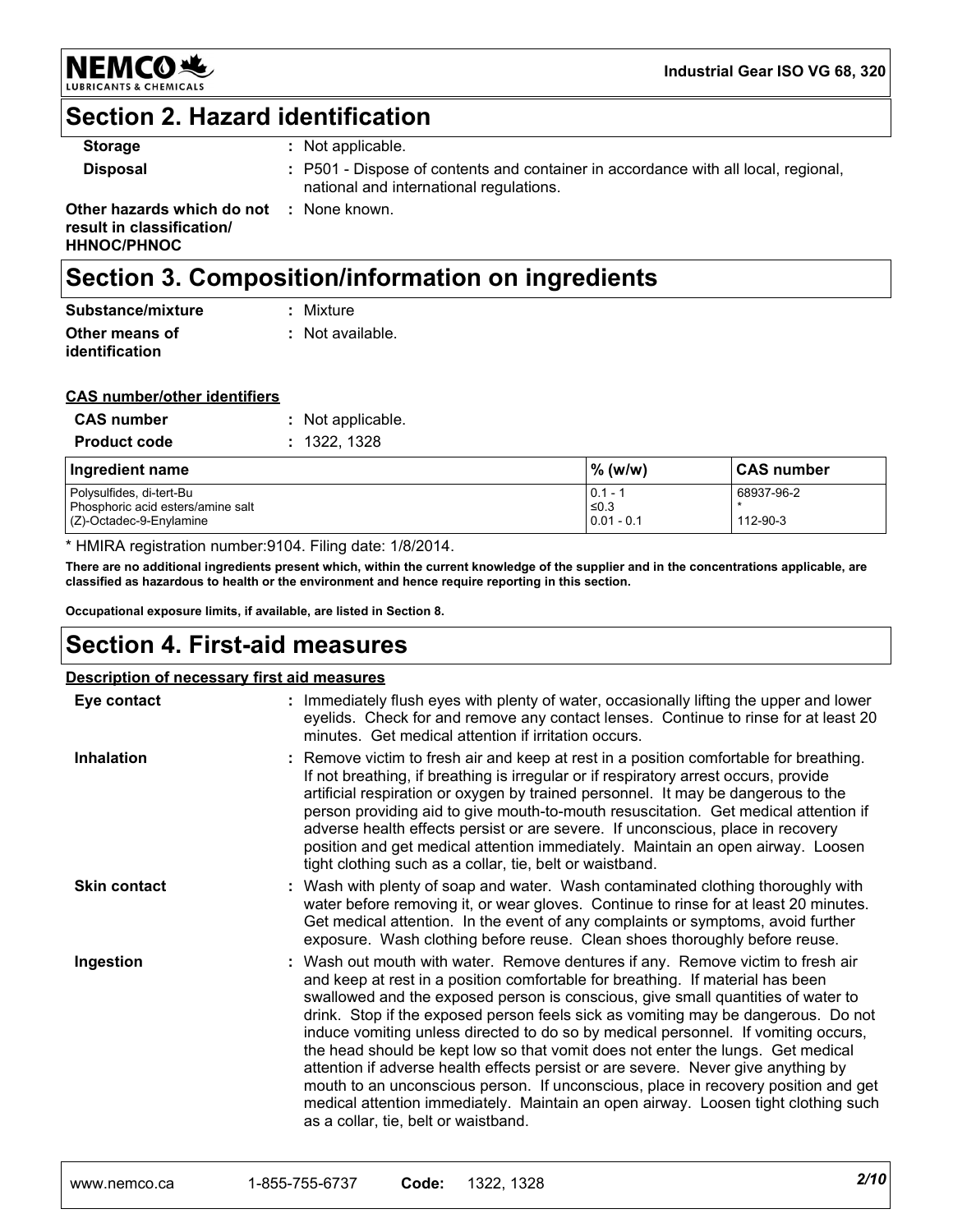

#### CHEMICALS LUBR

## **Section 4. First-aid measures**

### **Most important symptoms/effects, acute and delayed**

### **Potential acute health effects**

| Eye contact                  |  | : No known significant effects or critical hazards.                    |  |  |  |
|------------------------------|--|------------------------------------------------------------------------|--|--|--|
| <b>Inhalation</b>            |  | : No known significant effects or critical hazards.                    |  |  |  |
| <b>Skin contact</b>          |  | : May cause an allergic skin reaction.                                 |  |  |  |
| Ingestion                    |  | : No known significant effects or critical hazards.                    |  |  |  |
| Over-exposure signs/symptoms |  |                                                                        |  |  |  |
| Eye contact                  |  | : No known significant effects or critical hazards.                    |  |  |  |
| <b>Inhalation</b>            |  | : No known significant effects or critical hazards.                    |  |  |  |
| <b>Skin contact</b>          |  | : Adverse symptoms may include the following:<br>irritation<br>redness |  |  |  |
| Ingestion                    |  | : No known significant effects or critical hazards.                    |  |  |  |

### **Indication of immediate medical attention and special treatment needed, if necessary**

| Notes to physician                | : Treat symptomatically. Contact poison treatment specialist immediately if large<br>quantities have been ingested or inhaled.                                                                                                                                           |
|-----------------------------------|--------------------------------------------------------------------------------------------------------------------------------------------------------------------------------------------------------------------------------------------------------------------------|
| <b>Specific treatments</b>        | : No specific treatment.                                                                                                                                                                                                                                                 |
| <b>Protection of first-aiders</b> | : No action shall be taken involving any personal risk or without suitable training. It<br>may be dangerous to the person providing aid to give mouth-to-mouth resuscitation.<br>Wash contaminated clothing thoroughly with water before removing it, or wear<br>gloves. |

**See toxicological information (Section 11)**

## **Section 5. Fire-fighting measures**

| <b>Extinguishing media</b>                               |                                                                                                                                                                                                               |
|----------------------------------------------------------|---------------------------------------------------------------------------------------------------------------------------------------------------------------------------------------------------------------|
| Suitable extinguishing<br>media                          | : Use an extinguishing agent suitable for the surrounding fire.                                                                                                                                               |
| Unsuitable extinguishing<br>media                        | : None known.                                                                                                                                                                                                 |
| Specific hazards arising<br>from the chemical            | : This material is harmful to aquatic life with long lasting effects. Fire water<br>contaminated with this material must be contained and prevented from being<br>discharged to any waterway, sewer or drain. |
| <b>Hazardous thermal</b><br>decomposition products       | : No specific data.                                                                                                                                                                                           |
| <b>Special protective actions</b><br>for fire-fighters   | : No special measures are required.                                                                                                                                                                           |
| <b>Special protective</b><br>equipment for fire-fighters | : Fire-fighters should wear appropriate protective equipment and self-contained<br>breathing apparatus (SCBA) with a full face-piece operated in positive pressure<br>mode.                                   |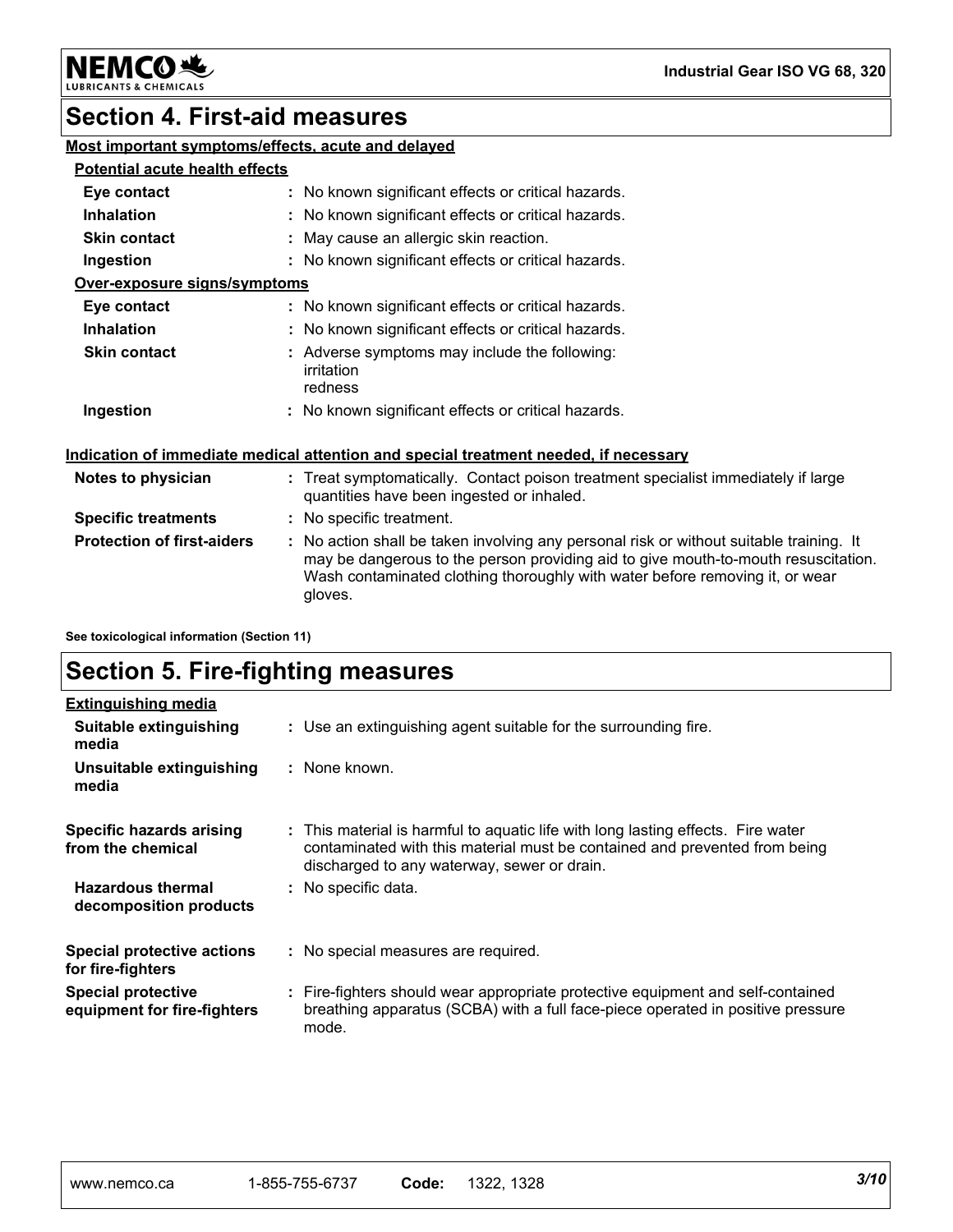**NEMCO头** LUBRICANTS & CHEMICALS

## **Section 6. Accidental release measures**

### **Personal precautions, protective equipment and emergency procedures**

| For non-emergency<br>personnel   | : No action shall be taken involving any personal risk or without suitable training.<br>Keep unnecessary and unprotected personnel from entering. Do not touch or walk<br>through spilled material. Avoid breathing vapor or mist. Provide adequate<br>ventilation. Wear appropriate respirator when ventilation is inadequate. Put on<br>appropriate personal protective equipment. |
|----------------------------------|--------------------------------------------------------------------------------------------------------------------------------------------------------------------------------------------------------------------------------------------------------------------------------------------------------------------------------------------------------------------------------------|
| For emergency responders         | : If specialized clothing is required to deal with the spillage, take note of any<br>information in Section 8 on suitable and unsuitable materials. See also the<br>information in "For non-emergency personnel".                                                                                                                                                                    |
| <b>Environmental precautions</b> | : Avoid dispersal of spilled material and runoff and contact with soil, waterways,<br>drains and sewers. Inform the relevant authorities if the product has caused<br>environmental pollution (sewers, waterways, soil or air). Water polluting material.<br>May be harmful to the environment if released in large quantities.                                                      |

### **Methods and materials for containment and cleaning up**

| <b>Spill</b> | : Stop leak if without risk. Move containers from spill area. Approach release from<br>upwind. Prevent entry into sewers, water courses, basements or confined areas.<br>Wash spillages into an effluent treatment plant or proceed as follows. Contain and<br>collect spillage with non-combustible, absorbent material e.g. sand, earth,<br>vermiculite or diatomaceous earth and place in container for disposal according to<br>local regulations (see Section 13). Dispose of via a licensed waste disposal<br>contractor. Contaminated absorbent material may pose the same hazard as the<br>spilled product. Note: see Section 1 for emergency contact information and Section<br>13 for waste disposal. |
|--------------|-----------------------------------------------------------------------------------------------------------------------------------------------------------------------------------------------------------------------------------------------------------------------------------------------------------------------------------------------------------------------------------------------------------------------------------------------------------------------------------------------------------------------------------------------------------------------------------------------------------------------------------------------------------------------------------------------------------------|
|--------------|-----------------------------------------------------------------------------------------------------------------------------------------------------------------------------------------------------------------------------------------------------------------------------------------------------------------------------------------------------------------------------------------------------------------------------------------------------------------------------------------------------------------------------------------------------------------------------------------------------------------------------------------------------------------------------------------------------------------|

## **Section 7. Handling and storage**

### **Precautions for safe handling**

| <u>I Tecautions for sale handling</u>                              |                                                                                                                                                                                                                                                                                                                                                                                                                                                                                                                                                                   |
|--------------------------------------------------------------------|-------------------------------------------------------------------------------------------------------------------------------------------------------------------------------------------------------------------------------------------------------------------------------------------------------------------------------------------------------------------------------------------------------------------------------------------------------------------------------------------------------------------------------------------------------------------|
| <b>Protective measures</b>                                         | : Put on appropriate personal protective equipment (see Section 8). Persons with a<br>history of skin sensitization problems should not be employed in any process in<br>which this product is used. Do not get in eyes or on skin or clothing. Do not ingest.<br>Avoid breathing vapor or mist. Avoid release to the environment. Keep in the<br>original container or an approved alternative made from a compatible material, kept<br>tightly closed when not in use. Empty containers retain product residue and can be<br>hazardous. Do not reuse container. |
| Advice on general<br>occupational hygiene                          | : Eating, drinking and smoking should be prohibited in areas where this material is<br>handled, stored and processed. Workers should wash hands and face before eating,<br>drinking and smoking. See also Section 8 for additional information on hygiene<br>measures. Remove contaminated clothing and protective equipment before entering<br>eating areas.                                                                                                                                                                                                     |
| Conditions for safe storage,<br>including any<br>incompatibilities | : Store in accordance with local regulations. Store in original container protected from<br>direct sunlight in a dry, cool and well-ventilated area, away from incompatible<br>materials (see Section 10) and food and drink. Keep container tightly closed and<br>sealed until ready for use. Containers that have been opened must be carefully<br>resealed and kept upright to prevent leakage. Do not store in unlabeled containers.<br>Use appropriate containment to avoid environmental contamination.                                                     |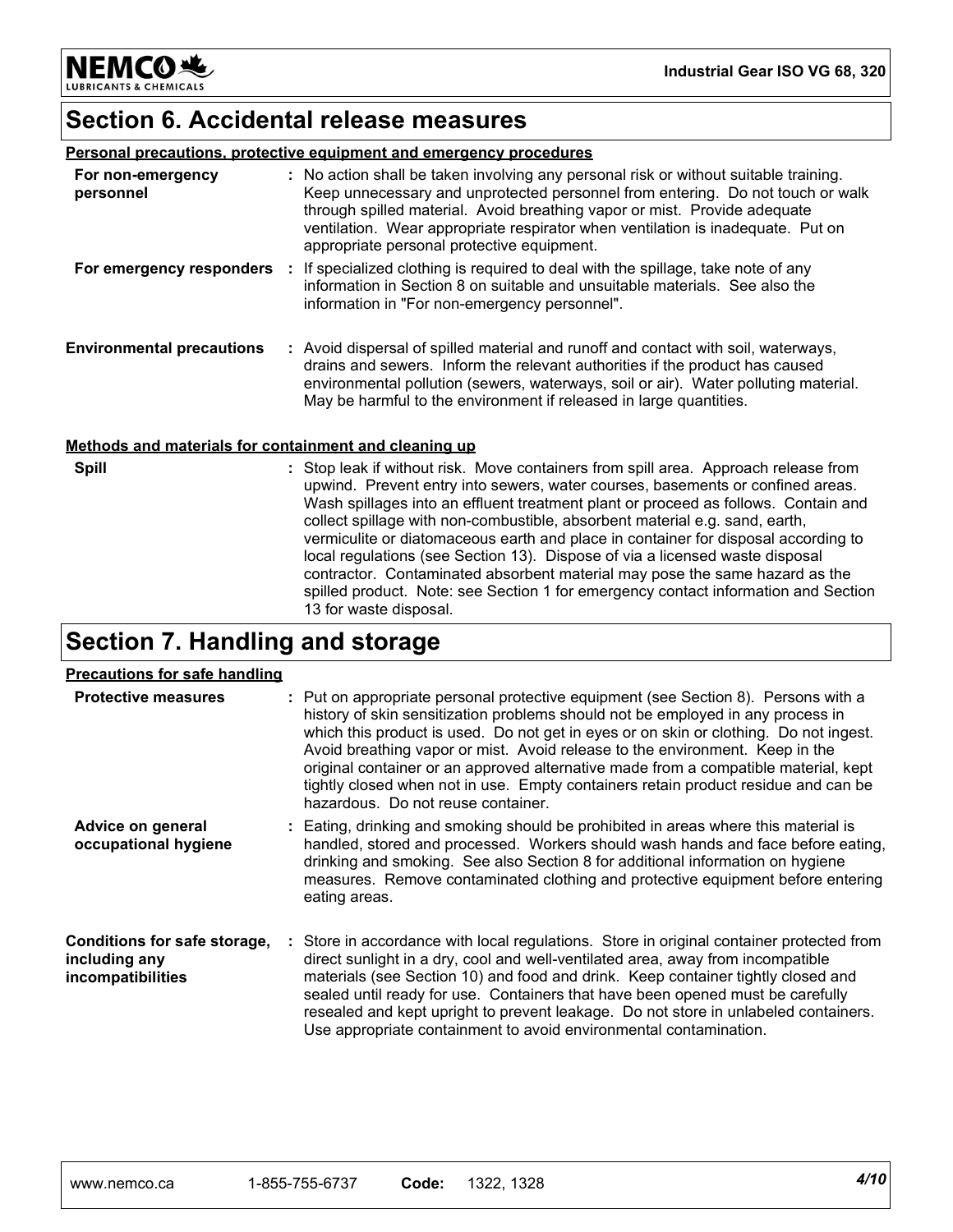

## **Section 8. Exposure controls/personal protection**

### **Control parameters**

### **Occupational exposure limits**

None.

| Appropriate engineering<br>controls       | : Good general ventilation should be sufficient to control worker exposure to airborne<br>contaminants.                                                                                                                                                                                                                                                                                                                                                                                                                                                                                                                   |
|-------------------------------------------|---------------------------------------------------------------------------------------------------------------------------------------------------------------------------------------------------------------------------------------------------------------------------------------------------------------------------------------------------------------------------------------------------------------------------------------------------------------------------------------------------------------------------------------------------------------------------------------------------------------------------|
| <b>Environmental exposure</b><br>controls | : Emissions from ventilation or work process equipment should be checked to ensure<br>they comply with the requirements of environmental protection legislation.                                                                                                                                                                                                                                                                                                                                                                                                                                                          |
| <b>Individual protection measures</b>     |                                                                                                                                                                                                                                                                                                                                                                                                                                                                                                                                                                                                                           |
| <b>Hygiene measures</b>                   | : Wash hands, forearms and face thoroughly after handling chemical products, before<br>eating, smoking and using the lavatory and at the end of the working period.<br>Appropriate techniques should be used to remove potentially contaminated clothing.<br>Contaminated work clothing should not be allowed out of the workplace. Wash<br>contaminated clothing before reusing. Ensure that eyewash stations and safety<br>showers are close to the workstation location.                                                                                                                                               |
| <b>Eye/face protection</b>                | Safety eyewear complying with an approved standard should be used when a risk<br>assessment indicates this is necessary to avoid exposure to liquid splashes, mists,<br>gases or dusts. If contact is possible, the following protection should be worn,<br>unless the assessment indicates a higher degree of protection: safety glasses with<br>side-shields.                                                                                                                                                                                                                                                           |
| <b>Skin protection</b>                    |                                                                                                                                                                                                                                                                                                                                                                                                                                                                                                                                                                                                                           |
| <b>Hand protection</b>                    | : Chemical-resistant, impervious gloves complying with an approved standard should<br>be worn at all times when handling chemical products if a risk assessment indicates<br>this is necessary. Considering the parameters specified by the glove manufacturer,<br>check during use that the gloves are still retaining their protective properties. It<br>should be noted that the time to breakthrough for any glove material may be<br>different for different glove manufacturers. In the case of mixtures, consisting of<br>several substances, the protection time of the gloves cannot be accurately<br>estimated. |
| <b>Body protection</b>                    | : Personal protective equipment for the body should be selected based on the task<br>being performed and the risks involved and should be approved by a specialist<br>before handling this product.                                                                                                                                                                                                                                                                                                                                                                                                                       |
| Other skin protection                     | : Appropriate footwear and any additional skin protection measures should be<br>selected based on the task being performed and the risks involved and should be<br>approved by a specialist before handling this product.                                                                                                                                                                                                                                                                                                                                                                                                 |
| <b>Respiratory protection</b>             | : Based on the hazard and potential for exposure, select a respirator that meets the<br>appropriate standard or certification. Respirators must be used according to a<br>respiratory protection program to ensure proper fitting, training, and other important<br>aspects of use.                                                                                                                                                                                                                                                                                                                                       |

## **Section 9. Physical and chemical properties**

| Appearance            |                                                   |
|-----------------------|---------------------------------------------------|
| <b>Physical state</b> | : Liquid.                                         |
| Color                 | : Amber. [Dark]                                   |
| Odor                  | : Hydrocarbon. [Strong]                           |
| <b>Odor threshold</b> | : Not available.                                  |
| рH                    | : Not available.                                  |
| <b>Freezing point</b> | : $-24, -12^{\circ}$ C ( $-11.2, 10.4^{\circ}$ F) |
| <b>Boiling point</b>  | $:$ Not available.                                |
|                       |                                                   |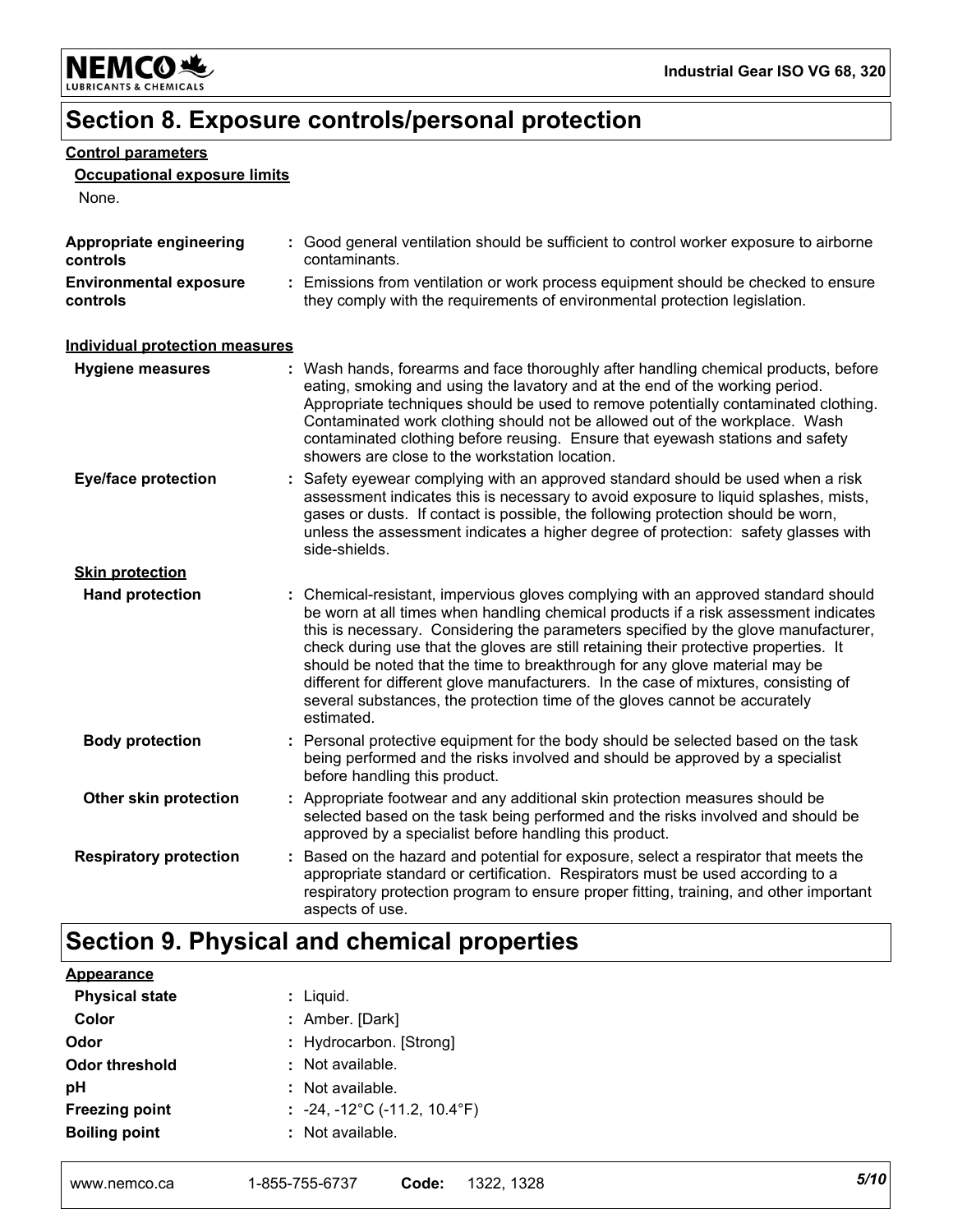**NEMCO头** & CHEMICALS **LUBRICA** 

#### **Industrial Gear ISO VG 68, 320**

# **Section 9. Physical and chemical properties**

| <b>Flash point</b>                                | : Closed cup: 240, 258°C (464, 496.4°F)                                               |
|---------------------------------------------------|---------------------------------------------------------------------------------------|
| <b>Evaporation rate</b>                           | : Not available.                                                                      |
| Flammability (solid, gas)                         | : Not available.                                                                      |
| Lower and upper explosive<br>(flammable) limits   | : Not available.                                                                      |
| Vapor pressure                                    | : Not available.                                                                      |
| Vapor density                                     | : Not available.                                                                      |
| <b>Relative density</b>                           | : Not available.                                                                      |
| <b>Solubility</b>                                 | : Insoluble in water.                                                                 |
| <b>Partition coefficient: n-</b><br>octanol/water | : Not available.                                                                      |
| <b>Auto-ignition temperature</b>                  | : Not available.                                                                      |
| Decomposition temperature                         | : Not available.                                                                      |
| <b>Viscosity</b>                                  | : Kinematic: 8.5, 24 cSt (100 $^{\circ}$ C)<br>Kinematic: 68, 320 cSt $(40^{\circ}C)$ |

## **Section 10. Stability and reactivity**

| <b>Reactivity</b>                            | : No specific test data related to reactivity available for this product or its ingredients.              |
|----------------------------------------------|-----------------------------------------------------------------------------------------------------------|
| <b>Chemical stability</b>                    | : The product is stable.                                                                                  |
| <b>Possibility of hazardous</b><br>reactions | : Under normal conditions of storage and use, hazardous reactions will not occur.                         |
| <b>Conditions to avoid</b>                   | : No specific data.                                                                                       |
| Incompatible materials                       | : Reactive or incompatible with the following materials: oxidizing materials.                             |
| <b>Hazardous decomposition</b><br>products   | : Under normal conditions of storage and use, hazardous decomposition products<br>should not be produced. |

## **Section 11. Toxicological information**

## **Information on toxicological effects**

| <b>Acute toxicity</b>        |  |  |  |
|------------------------------|--|--|--|
| There is no data available.  |  |  |  |
| <b>Irritation/Corrosion</b>  |  |  |  |
| There is no data available.  |  |  |  |
| <b>Sensitization</b>         |  |  |  |
| There is no data available.  |  |  |  |
| <b>Mutagenicity</b>          |  |  |  |
| There is no data available.  |  |  |  |
| <b>Carcinogenicity</b>       |  |  |  |
| There is no data available.  |  |  |  |
| <b>Reproductive toxicity</b> |  |  |  |
| There is no data available.  |  |  |  |
| <b>Teratogenicity</b>        |  |  |  |
|                              |  |  |  |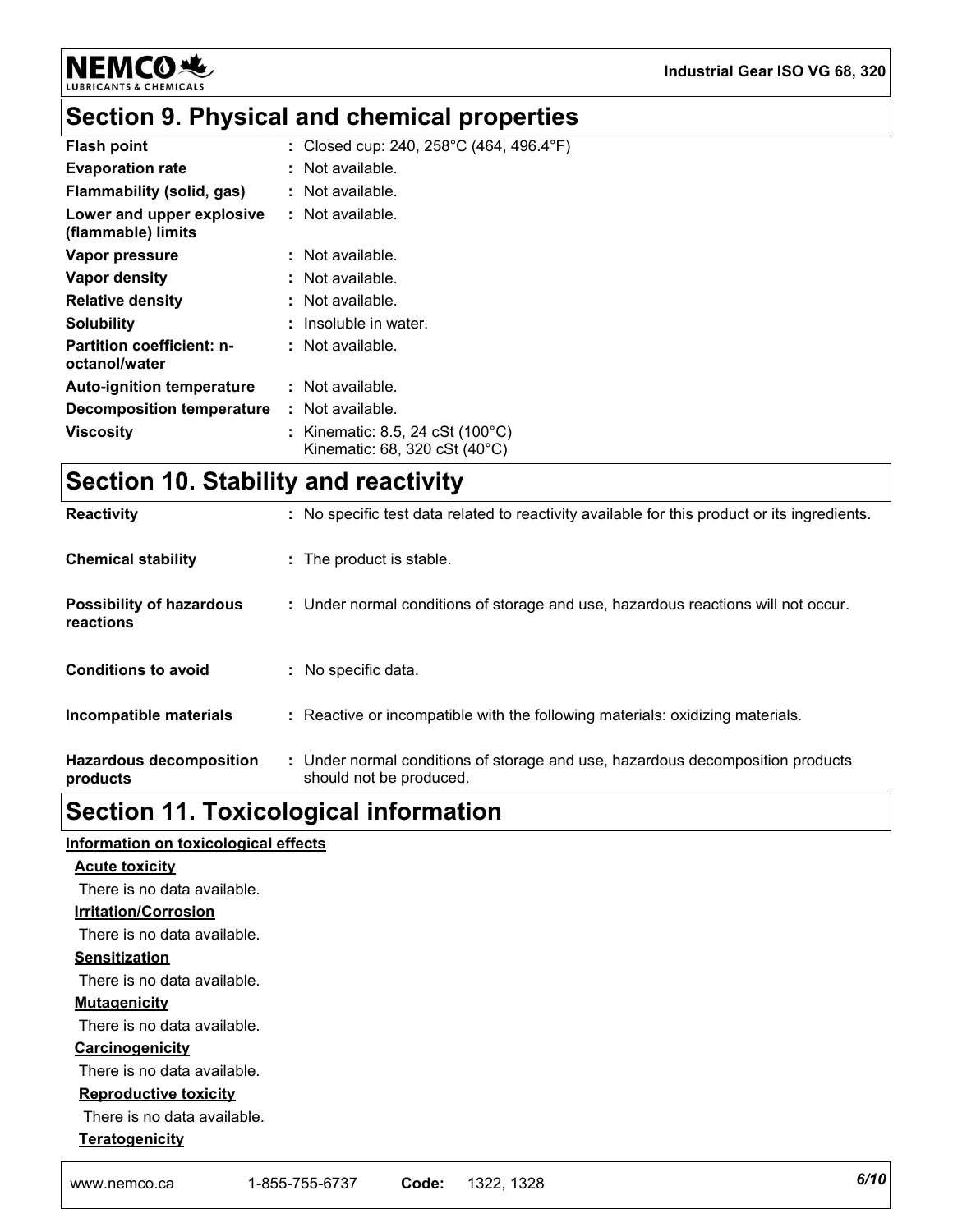## **Section 11. Toxicological information**

There is no data available.

### **Specific target organ toxicity (single exposure)**

| <b>Name</b>             | Category   | <b>Route of</b><br><b>exposure</b> | <b>Target organs</b>            |
|-------------------------|------------|------------------------------------|---------------------------------|
| (Z)-Octadec-9-Enylamine | Category 3 | Not applicable.                    | Respiratory tract<br>irritation |

#### **Specific target organ toxicity (repeated exposure)**

| Name                       | Category   | ⊺Route of<br><b>Lexposure</b> | <b>Target organs</b>                               |
|----------------------------|------------|-------------------------------|----------------------------------------------------|
| $(Z)$ -Octadec-9-Enylamine | Category 2 | Not determined                | gastrointestinal tract,<br>immune system and liver |

### **Aspiration hazard**

| <b>Name</b>                | <b>Result</b>                         |
|----------------------------|---------------------------------------|
| $(Z)$ -Octadec-9-Enylamine | <b>ASPIRATION HAZARD - Category 1</b> |

| Information on the likely<br>routes of exposure | : Dermal contact. Eye contact. Inhalation. Ingestion. |
|-------------------------------------------------|-------------------------------------------------------|
| <b>Potential acute health effects</b>           |                                                       |
| Eye contact                                     | : No known significant effects or critical hazards.   |
| <b>Inhalation</b>                               | : No known significant effects or critical hazards.   |
| <b>Skin contact</b>                             | : May cause an allergic skin reaction.                |
| Ingestion                                       | : No known significant effects or critical hazards.   |

### **Symptoms related to the physical, chemical and toxicological characteristics**

| Eye contact<br><b>Inhalation</b> | : No known significant effects or critical hazards.<br>: No known significant effects or critical hazards. |
|----------------------------------|------------------------------------------------------------------------------------------------------------|
| <b>Skin contact</b>              | : Adverse symptoms may include the following:<br>irritation<br>redness                                     |
| Ingestion                        | : No known significant effects or critical hazards.                                                        |

**Delayed and immediate effects and also chronic effects from short and long term exposure Short term exposure**

| ONULL LUI III GANUSULU                  |                                                                                                          |
|-----------------------------------------|----------------------------------------------------------------------------------------------------------|
| <b>Potential immediate</b><br>effects   | : No known significant effects or critical hazards.                                                      |
| <b>Potential delayed effects</b>        | : No known significant effects or critical hazards.                                                      |
| Long term exposure                      |                                                                                                          |
| <b>Potential immediate</b><br>effects   | : No known significant effects or critical hazards.                                                      |
| <b>Potential delayed effects</b>        | : No known significant effects or critical hazards.                                                      |
| <b>Potential chronic health effects</b> |                                                                                                          |
| General                                 | : Once sensitized, a severe allergic reaction may occur when subsequently exposed<br>to very low levels. |
| Carcinogenicity                         | : No known significant effects or critical hazards.                                                      |
| <b>Mutagenicity</b>                     | : No known significant effects or critical hazards.                                                      |
|                                         |                                                                                                          |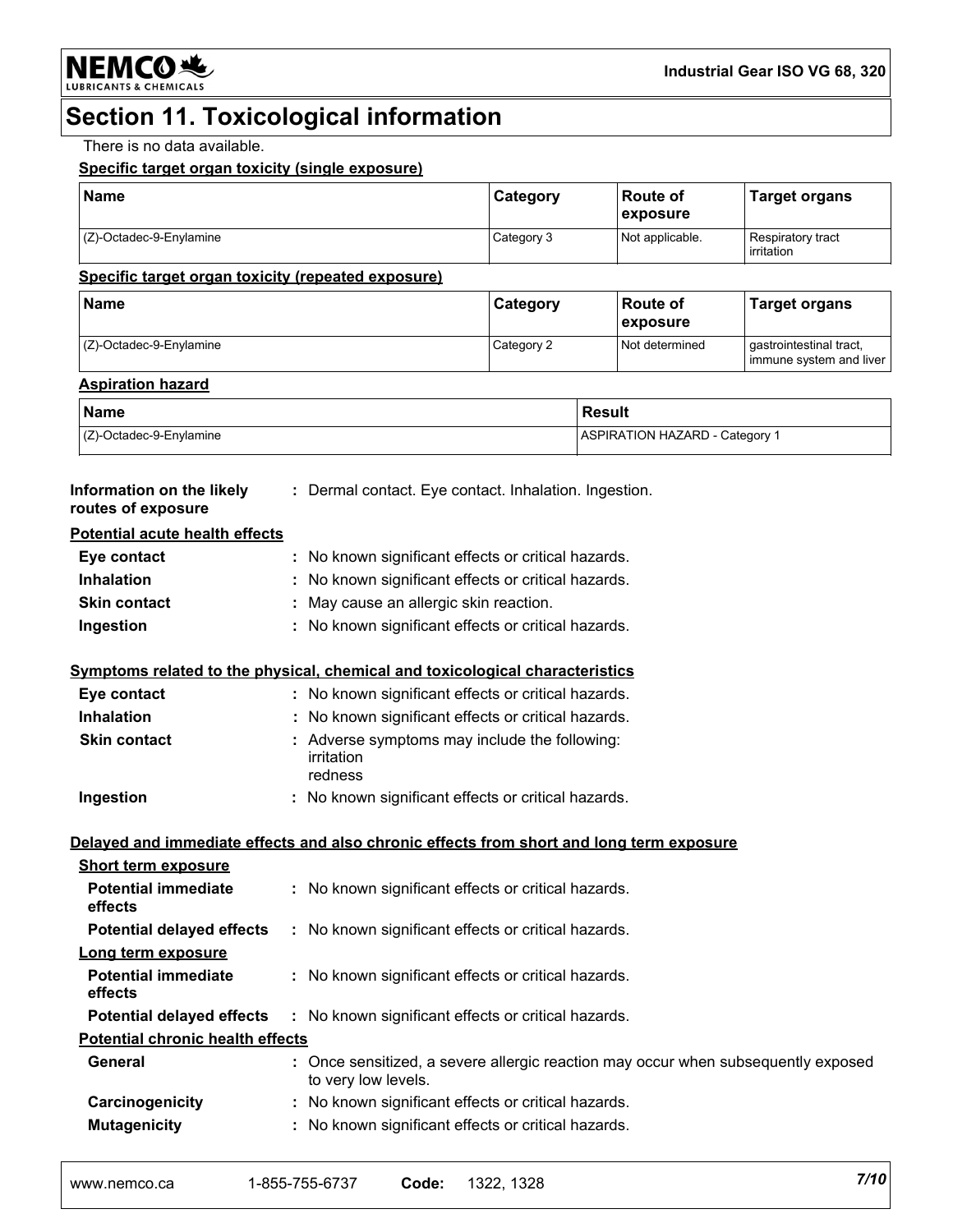

**Industrial Gear ISO VG 68, 320**

## **Section 11. Toxicological information**

| <b>Teratogenicity</b> | : No known significant effects or critical hazards. |
|-----------------------|-----------------------------------------------------|
| Developmental effects | : No known significant effects or critical hazards. |

**Fertility effects :** No known significant effects or critical hazards.

### **Numerical measures of toxicity**

### **Acute toxicity estimates**

There is no data available.

## **Section 12. Ecological information**

### **Toxicity**

| Product/ingredient name           | Result         | <b>Species</b> | Exposure |
|-----------------------------------|----------------|----------------|----------|
| Phosphoric acid esters/amine salt | EC50 6.4 mg/L  | Algae          | 4 days   |
|                                   | EC50 91.4 mg/L | Daphnia        | 2 days   |
|                                   | LC50 24 mg/L   | Fish           | 4 days   |
|                                   | NOEC 1.7 mg/L  | Algae          | 4 days   |
|                                   | NOEC 0.12 mg/L | Daphnia        | 21 days  |
|                                   | NOEC 3.2 mg/L  | Fish           | 4 days   |
|                                   |                |                |          |

### **Persistence and degradability**

| <b>Product/ingredient name</b>    | Test                     | <b>Result</b>   |            | <b>Dose</b> | l Inoculum              |
|-----------------------------------|--------------------------|-----------------|------------|-------------|-------------------------|
| Phosphoric acid esters/amine salt | OECD                     | 7.4 % - 28 days |            |             |                         |
|                                   |                          |                 |            |             |                         |
| <b>Product/ingredient name</b>    | <b>Aquatic half-life</b> |                 | Photolysis |             | <b>Biodegradability</b> |

### **Bioaccumulative potential**

| Product/ingredient name  | $LogP_{ow}$ | <b>BCF</b> | <b>Potential</b> |
|--------------------------|-------------|------------|------------------|
| Polysulfides, di-tert-Bu | .5.C        |            | high             |

### **Mobility in soil**

| Soil/water partition           | : There is no data available. |
|--------------------------------|-------------------------------|
| coefficient (K <sub>oc</sub> ) |                               |

**Other adverse effects** : No known significant effects or critical hazards.

## **Section 13. Disposal considerations**

The generation of waste should be avoided or minimized wherever possible. Disposal of this product, solutions and any by-products should comply with the requirements of environmental protection and waste disposal legislation and any regional local authority requirements. Dispose of surplus and non-recyclable products via a licensed waste disposal contractor. Waste should not be disposed of untreated to the sewer unless fully compliant with the requirements of all authorities with jurisdiction. Waste packaging should be recycled. Incineration or landfill should only be considered when recycling is not feasible. This material and its container must be disposed of in a safe way. Care should be taken when handling empty containers that have not been cleaned or rinsed out. Empty containers or liners may retain some product residues. Avoid dispersal of spilled material and **Disposal methods :**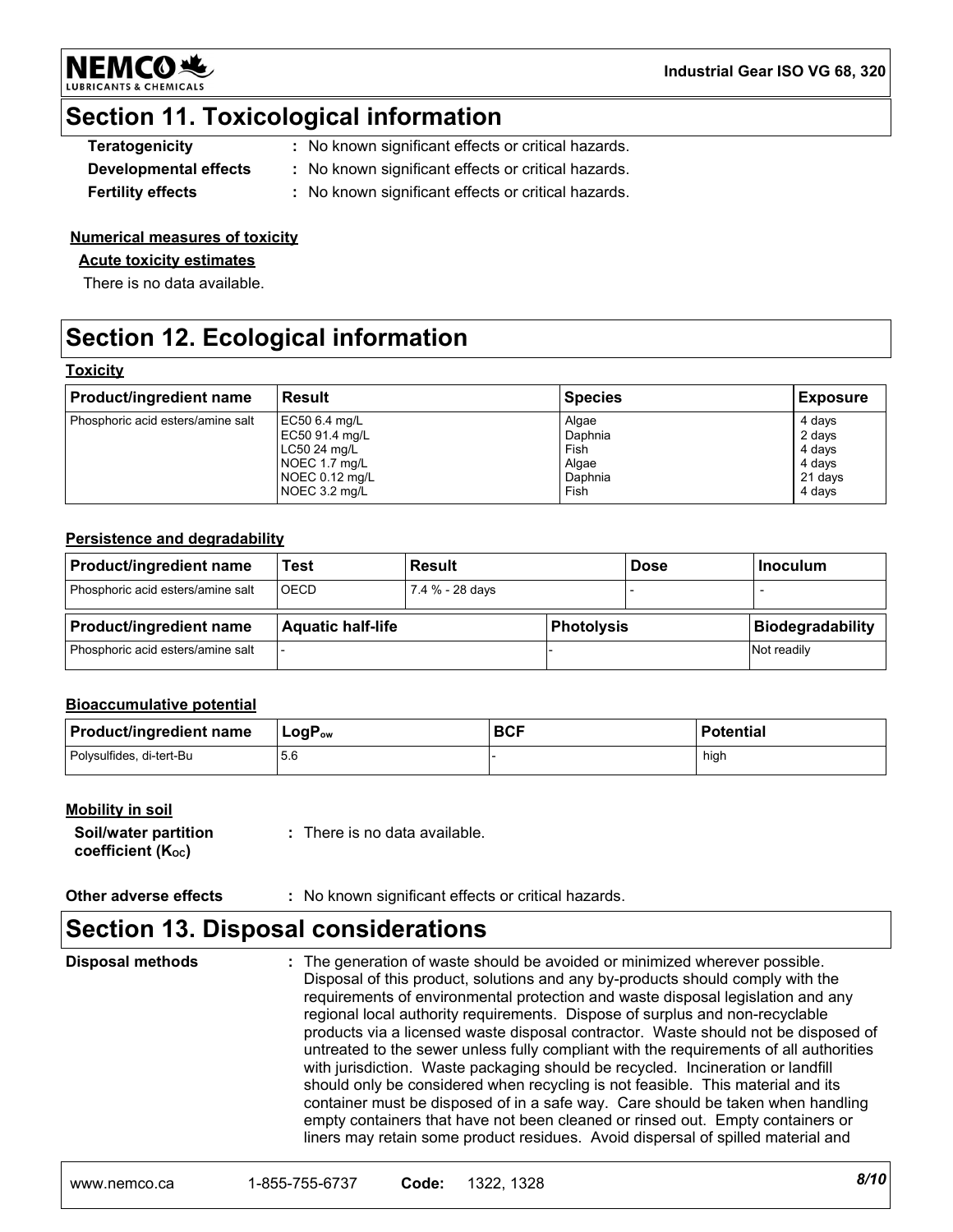

**Industrial Gear ISO VG 68, 320**

## **Section 13. Disposal considerations**

runoff and contact with soil, waterways, drains and sewers.

## **Section 14. Transport information**

|                                      | <b>TDG Classification</b> | <b>IMDG</b>              | <b>IATA</b>    |
|--------------------------------------|---------------------------|--------------------------|----------------|
| <b>UN number</b>                     | Not regulated.            | Not regulated.           | Not regulated. |
| <b>UN proper</b><br>shipping name    |                           |                          |                |
| <b>Transport</b><br>hazard class(es) |                           | $\overline{\phantom{0}}$ |                |
| <b>Packing group</b>                 |                           | -                        |                |
| Environmental<br>hazards             | No.                       | No.                      | No.            |
| <b>Additional</b><br>information     |                           |                          |                |

**AERG :** Not applicable

**Special precautions for user Transport within user's premises:** always transport in closed containers that are **:** upright and secure. Ensure that persons transporting the product know what to do in the event of an accident or spillage.

## **Section 15. Regulatory information**

### **Canadian lists**

**Canadian NPRI :** None of the components are listed. **CEPA Toxic substances :** None of the components are listed.

**Canada inventory :** All components are listed or exempted.

## **Section 16. Other information**

### **Procedure used to derive the classification**

| <b>Justification</b>                                           |
|----------------------------------------------------------------|
| Calculation method<br>Calculation method<br>Calculation method |
|                                                                |
|                                                                |

| Date of issue      | : 02/15/2017                                            |
|--------------------|---------------------------------------------------------|
| <b>Version</b>     | $\pm$ 1                                                 |
| <b>Prepared by</b> | : KMK Regulatory Services Inc. (www.kmkregservices.com) |